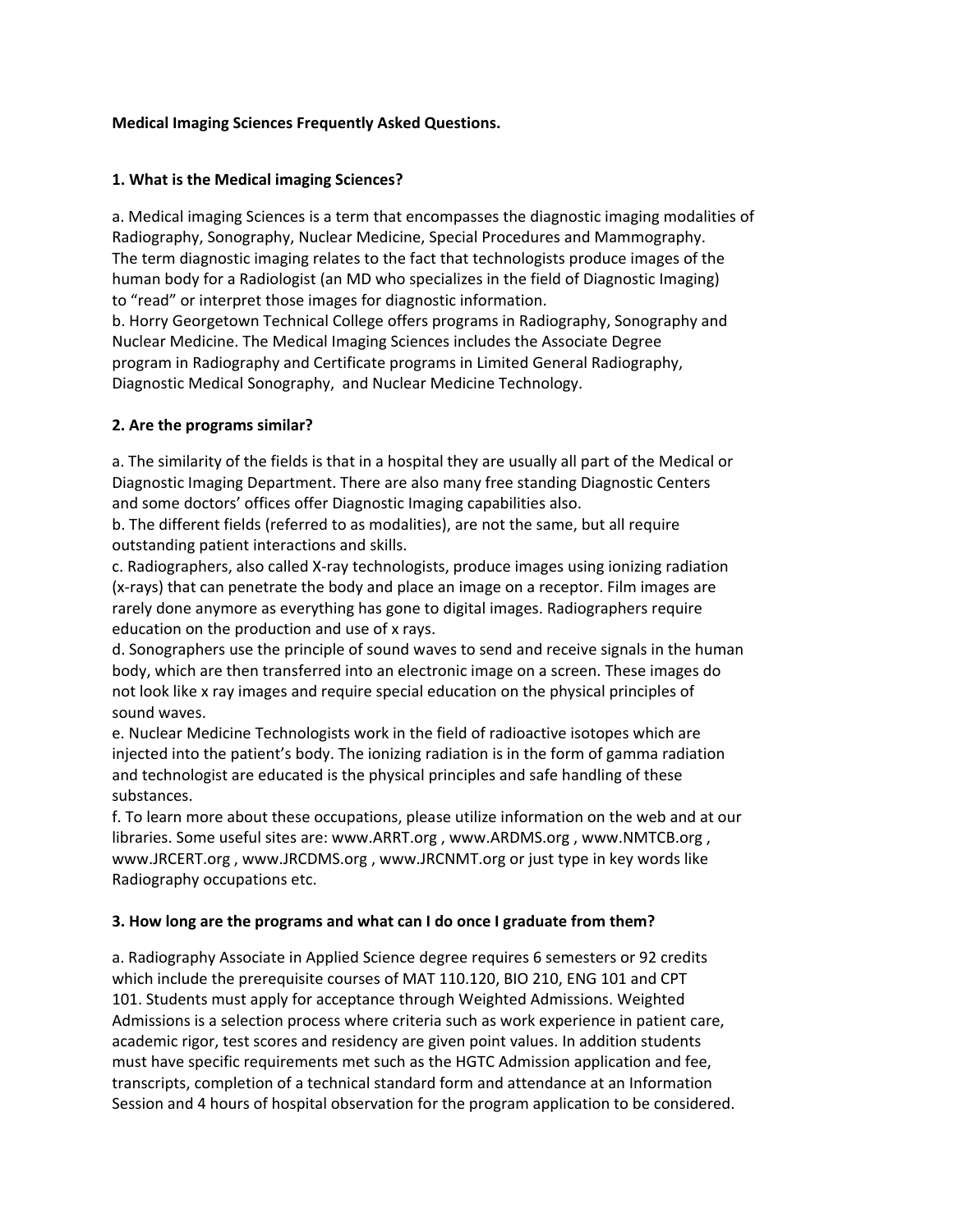For a more complete understanding, this information can be accessed online under Medical Imaging Sciences web page at www.hgtc.edu , select Programs of Study. b. Students who complete the program are eligible to sit for a national registry examination and, once certified, can work anywhere in the nation. The majority of technologists work in hospitals but they can also work at clinics, government facilities such as prisons and state hospitals, etc. Some even work as traveling technologists. The state of SC requires Radiologists to be registered and certified in the field. South Carolina accepts the National Certification, so no additional testing is necessary.

c. The Limited General Radiography certificate requires 3 semesters. There is no Weighted Admissions process. Students are educated to work in doctor's offices and clinics where limited x rays are done. The student is not trained in fluoroscopy, OR (operating rooms) and portable radiography and does not have to go to an emergency room to do radiographs. Graduates are eligible to sit for the South Carolina Registry examination (see SCQRSA.org) and this registry is acceptable in some other states. d. The Diagnostic Medical Sonography certificate program requires 4 semesters. The following pre requisites are required: AHS 102/104, BIO 210, BIO 211, CPT 101, ENG 101, MAT 110/120, PSY 201, SPC 205, PHY 118. AHS 110 is also required, if the student has no patient care background. Students enter the program based on a Weighted Admissions process as described above. Graduates of the program, as Sonographers, are eligible to sit for a national registry examination and can work anywhere in the nation. Hospitals and doctor's offices are the most common areas, although some technologists own and operate their own businesses. e. Nuclear Medicine Technology program certificate requires 3 semesters. The pre requisites are the same as the Sonography program listed above plus CHM 105. This program also is based on a Weighted Admissions process. Nuclear Medicine Graduates also qualify to take a national registry examination allowing them to work in anywhere in the nation. South Carolina also requires this certification for employment.

#### **4. How do I apply?**

a. The Weighted Admissions application which must be completed, after the HGTC Application for Admission and fee have been submitted, can be accessed under Programs of Study on the HGTC.edu web page. The Weighted Admission Application may be viewed online, but must be submitted to the Admissions Office on any campus.

5. How often are the programs offered? All programs are offered only once a year. Radiography AS degree starts in the summer semester. Nuclear Medicine and Diagnostic Medical Sonography start in the fall semester. The Limited General Radiography starts in the spring semester. The application deadline for Weighted Admissions is marked on the applications at the top of the page.

a. For the programs requiring Weighted Admissions, students must apply every year for consideration; therefore students who do not make the acceptance list and still want to be considered the following year must re apply.

6. What are the pre requirements for each program? The weighted Admissions programs have very specific requirements which can be accessed on our web page (Medical Imaging Sciences) under Programs of Study. All students must submit Admission Applications and fees, official copies of HS and College transcripts (when applicable), placement test scores. Criminal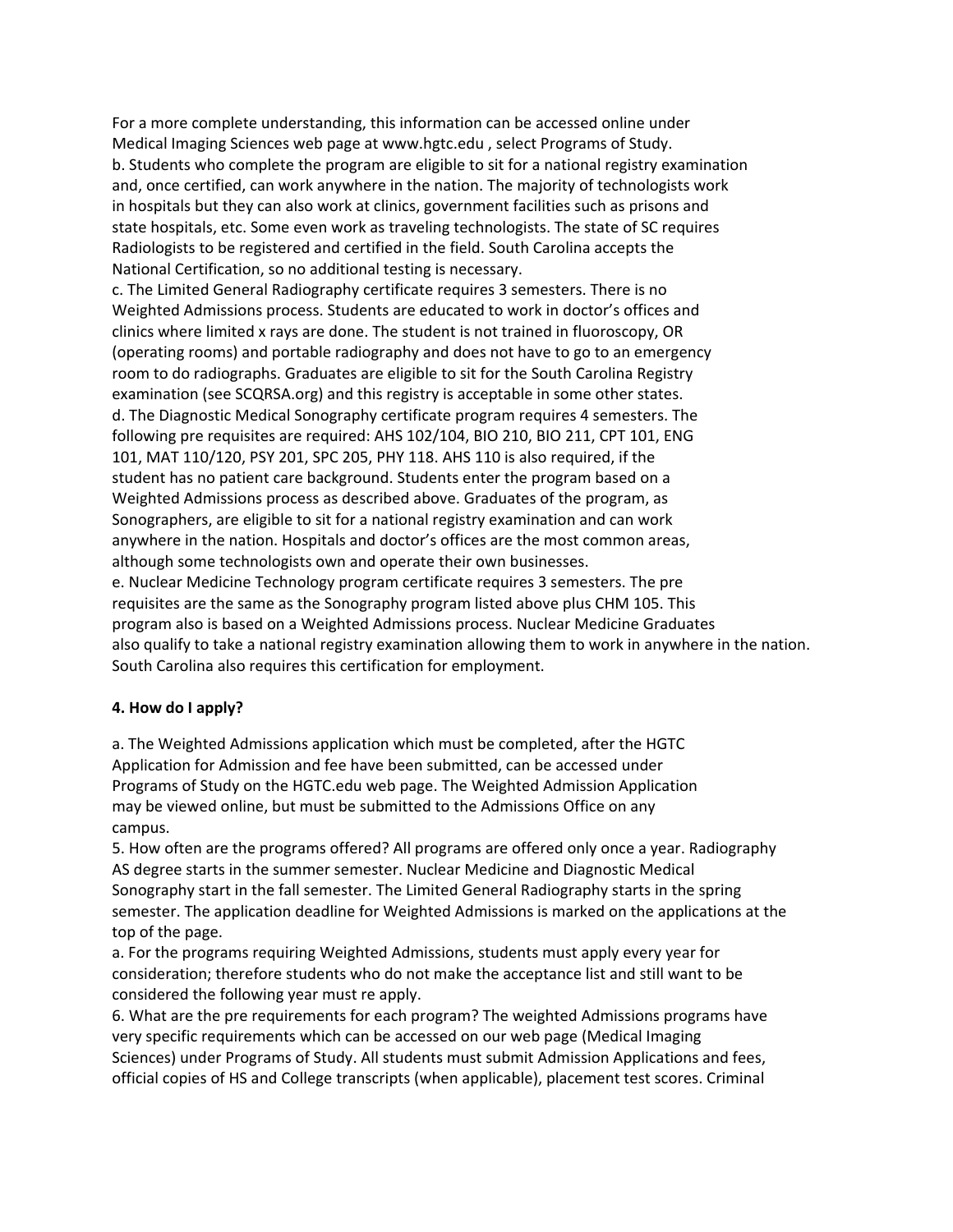Background Checks and Drug Screening are required. Completed Health Forms will be required by the first day of class and must be kept updated.

In addition:

a. Other requirements:

•4 hours of hospital observations done in one 4 hour session at a hospital setting, with documentation on a form. Forms and phone numbers can be found under the Medical Imaging Sciences web page. AS degree in Radiography only.

•Completion of a Medical Imaging Sciences Technical Standards Form available on the Medical Imaging Sciences web page or through Admissions. All programs

• Completion of an Information Session with the Medical Imaging Sciences Department (Offered in Fall and Spring semester. Look for announcement on Wavenet—if you have applied to HGTC, you should have your WaveNet username and password).

• Completion of BIO 210, MAT 110 or120, ENG 101 and CPT 101 with grades of "C" or better. The higher your grade, the more points are assigned for admission purposes. All programs except Limited General Radiography

• GPA of 2.5 in all required curriculum courses

b. Students applying for the Sonography and Nuclear Medicine programs do not need to do an observation at the hospital site, but do have additional pre requisites:

c. The pre requisites in these programs allow the student to apply for an AS degree upon graduation, in General Technology in Applied Sciences with a certificate in Sonography or Nuclear Medicine Technology The pre requisites include:

- •AHS 102 or 104
- •BIO 211
- PSY 201
- •SPC 205
- PHY 118
- CHM 105 (NMT only)
- •AHS 110 if you have no patient care skills

#### **8. What if I am accepted and I decide not to come in the program this year, can I be placed on the list for the following year?**

No, even students who defer their place must re apply the following year. They will not need to pay another application fee, but make sure their Transcripts are up to date.

# **9. What if I am an alternate and I don't get a seat, will I automatically be placed in the following year?**

No. You will have to re apply by submitting another application to the Admissions office for the program again. An alternate status does not carry over to the following year.

# **10. Can I transfer from another college where I am currently a student in Radiography or one of the other Medical Imaging Sciences into one of the Medical Imaging Sciences programs at HGTC?**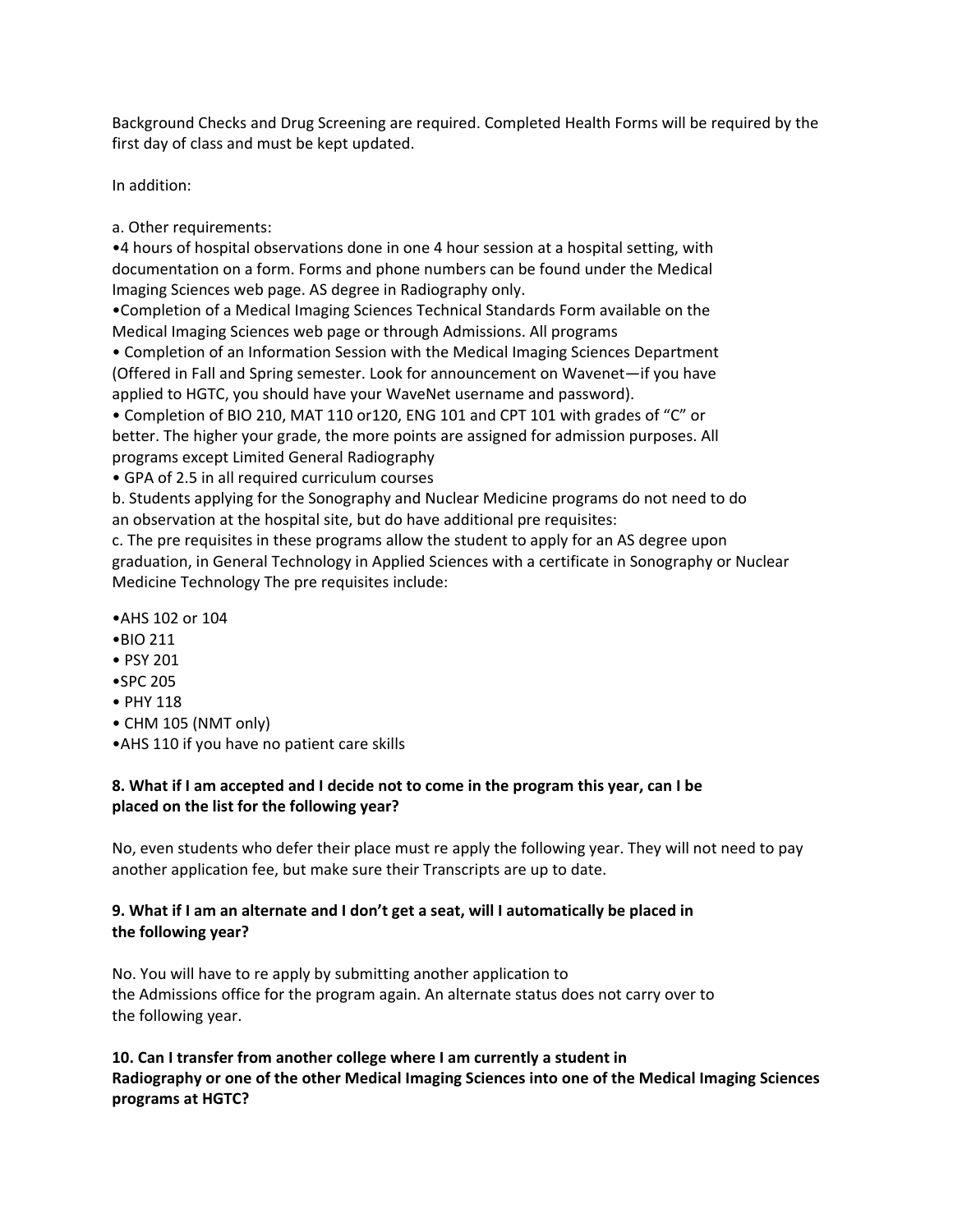This is very difficult to do as we only offer courses in a particular sequence once a year. Generally speaking, we do not allow transfers into the certificate programs as they are of such short endurance and the number of students is controlled by the number we can place at a clinical site. It is also very difficult to transfer into the AS degree Radiography program as it proves difficult to match up the courses semester by semester with the programs students want to transfer from. Any situation or question of transferring is always looked at case by case. Because these programs are so difficult to get into, it is always best to try and finish at the school of your first choice. If a transfer can take place, to be eligible for an academic award at HGTC, the student must complete a minimum of 25% (1/4) of the required courses at HGTC.

# **11. What do I do if I want to transfer? Talk to someone?**

If you are trying to transfer to HGTC with core classes you need to have all your transcripts available for the Registrar and Student enrollment to process. If you are trying to finish a Medical imaging Sciences program it is best to contact the Chairperson and/or Program Director to discuss your options. You will need to have available all your course information and credit load you acquired in the program at the other educational institution. Transfer of credits must be acceptable to the HGTC by adhering to accreditation standards.

# **12. The AS degree in Radiography requires the four pre requisites. Should I take my other core courses also? (What are core courses?)**

It is always a good idea to work on your core classes. These are the other classes that are not the Radiography classes such as your ENG 101, SPC 205, BIO 211, PSY 201 and a humanities. Even though it is not mandatory it will help on your application under academic rigor where each course grade is given a point value and they can also be applied to the Health Science AS degree. They also can transfer into other majors.

# **13. How much travel is required for these programs?**

All programs except Limited General Radiography are taught on the Grand Strand campus. The Limited General Radiography Tech program is on the Georgetown campus. Students in these programs are required to travel to their assigned clinical sites. Because we have sites in Horry, Georgetown, Marion, Florence and Brunswick counties, some extensive travel will be required. Students will be assigned their clinical sites and will attend three or more different sites over the course the program.

# **14. What if I cannot get into one of the Medical Imaging Science programs that require the weighted Admissions?**

Are there other options I may consider? There are other options you can consider depending on your areas of interest. If you are interested in the area of patient care and interaction you may want to consider looking into the Limited General Radiologic Technology program, Practical Nursing and AS degree in Nursing, Dental Hygiene or Dental Assisting, Emergency Medical Tech or Paramedic and the Physical Therapy Assistant programs. Other programs which may interest you are Phlebotomy and Massage Therapy.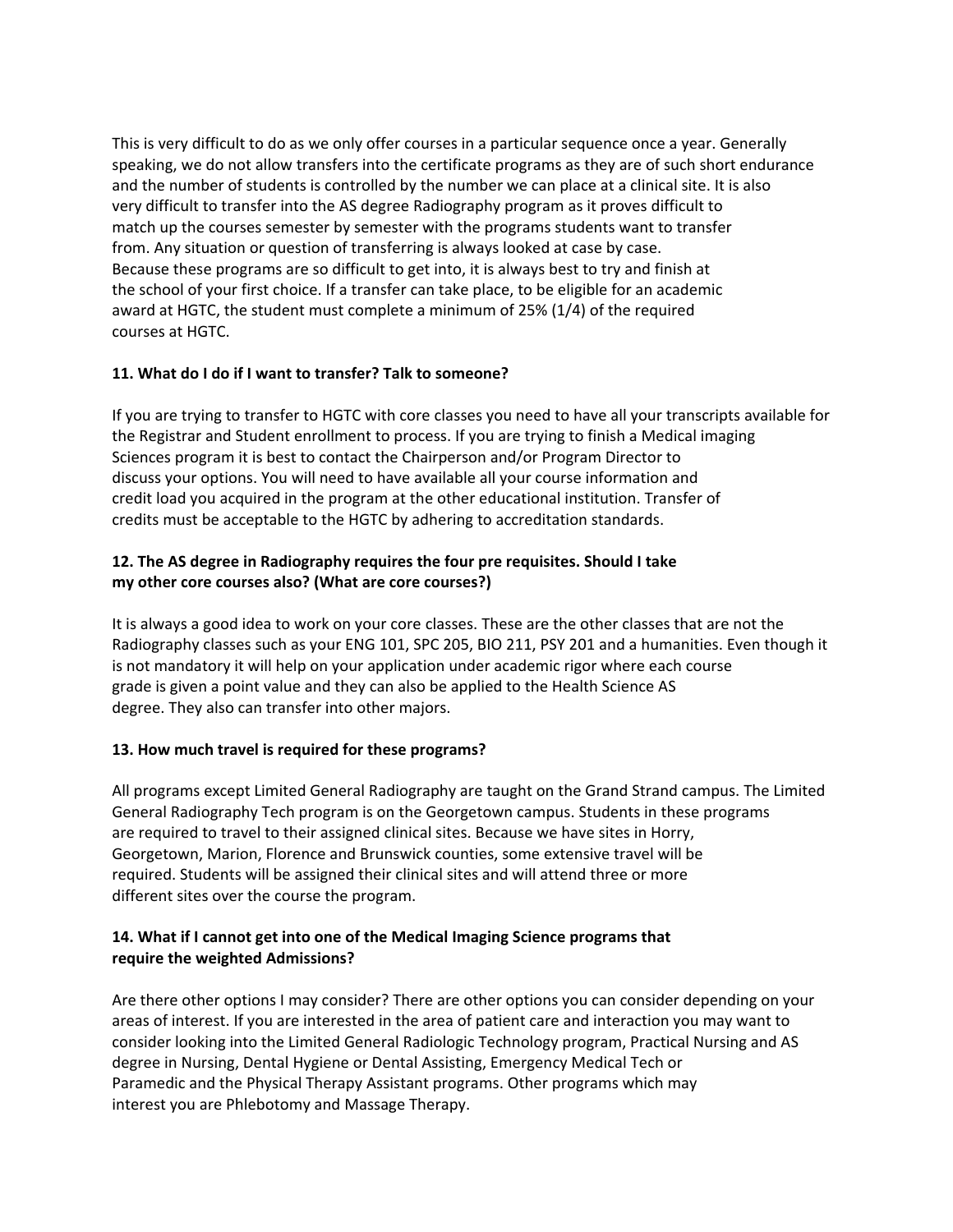If you are less interested in the "hands on" patient care aspect of the healthcare field, but may enjoy working in a profession that ties into the "health" aspect, then possibly Pharmacy Tech, Medical Office Clerical Assistant or Medical Record Coder may be an interesting and challenging career for you to consider. In this "digital age" there are more and more opportunities opening up for students in these areas.

# **15. What if I am not sure what I want to do, but think I may be interested in one of the Health Sciences?**

The best place to start is to pay a visit to the Career Resource Center and see what options may fit your interests. Also it is best to contact and sit down with a Health Science Advisor on one of the three campuses. Another great thing to do is to try and find connections to the professionals that are already in the field and get an idea of what their career's entail. Make sure to attend "Career" days when they are offered and be willing to look at more than one option, yet try to keep focused as to how the career will fit your capabilities and your desire for a specific field.

# **16. What happens when I am admitted into one of the Medical Imaging Science Programs?**

Because there is so much information that has to be received from students prior to entering clinical, students receive contact from one of the program officials via a letter, email or phone call. If a student has not received information at least three weeks prior to the first day of class contact the Chairperson, Program Director or Clinical Coordinator of the respective program. Generally during the first week of classes "Orientation", Program Policies and Student conduct are covered. There is so much information to go over, it is best to review some of this information from time to time on your own as it is almost impossible to remember everything. Our web page has a lot of information you can access to review prior to the first day of class. If you cannot attend the "Orientation" process during the first week of class, unless otherwise noted , you must immediately contact your assigned faculty or the Program Director. Missing the orientation process is a big deal and can put you behind. One thing current students will relate to you is that the first couple of weeks is overwhelming because there is so much to try to understand and remember for classroom and especially clinical preparation.

#### 17. What happens if I cannot accept my placement into the program?

Contact Admissions immediately and also contact the program official in charge of your classes. Because these are limited access programs, only designated students for that program can register for classes. The program will contact an alternate immediately to enter the program.

# **18. Anything else I should know? Yes:**

# **While planning to enroll at HGTC**

• Research your options.

• If you are still in high school, please consider science and math when choosing courses. If your school offers anatomy courses, look into those as well.